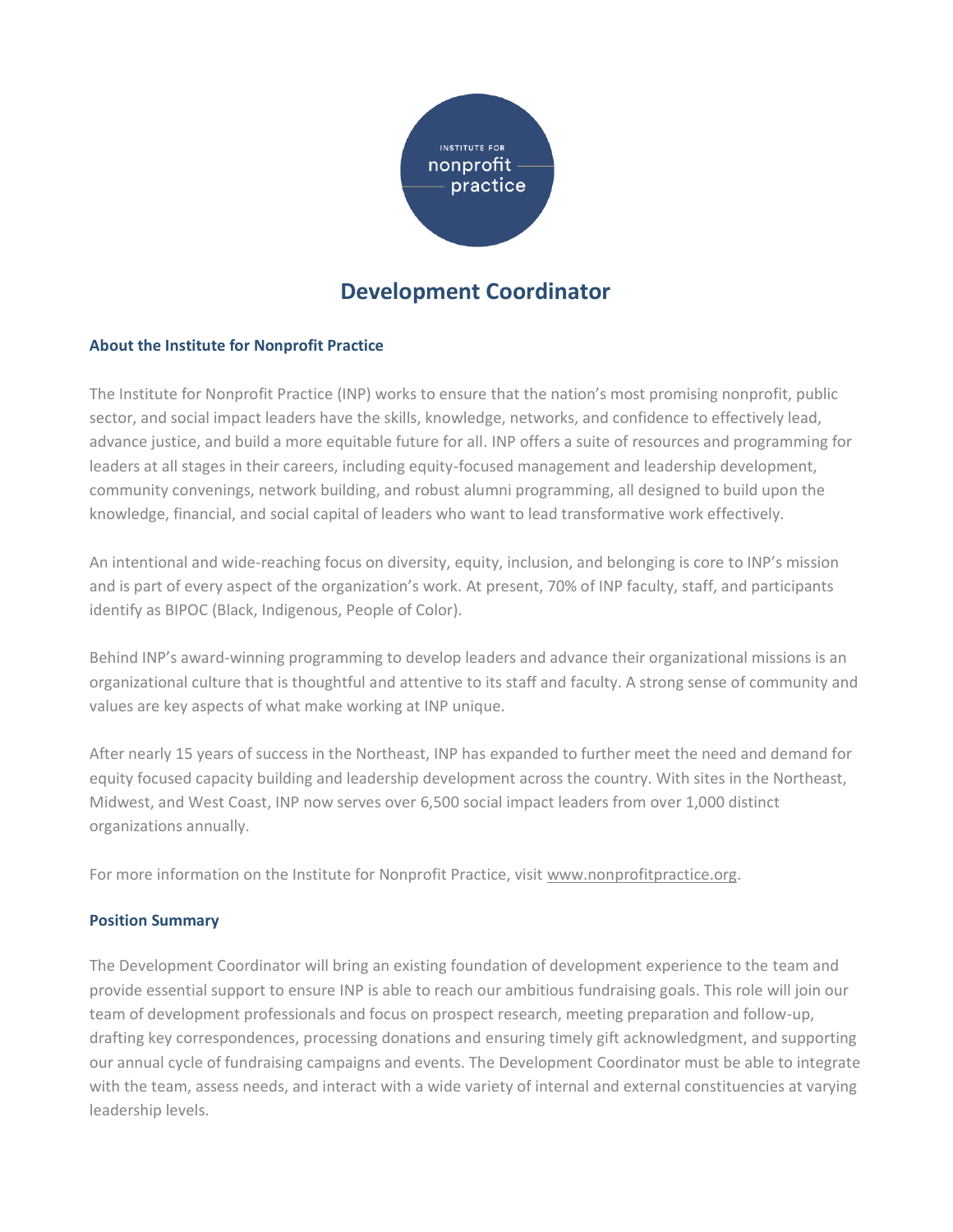Reporting to the Director, Development Operations, the Development Coordinator will ensure INP's development team is well supported with the information and materials required to manage the critical relationships we build with our partners and supporters. Success in this role requires exceptional attention to detail and a commitment to excellence. This is a full-time, exempt position.

## **Essential Functions**

- Provide administrative support to the development team regarding all aspects of meeting management including: research, preparing materials, drafting strategies and talking points, coordinating meeting confirmation and follow-up activities, and capturing meeting downloads.
- Draft, print, assemble, and mail timely donation acknowledgment letters to all donors following the appropriate templates and guidelines.
- Maintain INP's online donation processing system and giving page(s).
- Draft email correspondences for senior leadership to support stewardship and cultivation of donors and prospects.
- Conduct prospect research and elevate funding opportunities related to INP's work.
- Utilize Salesforce and our content storage platform to log and maintain detailed records of development activities.
- Partner with the Director, Development Operations to coordinate and execute the "moves management" activities that drive mutually-agreed upon cultivation and solicitation strategies for donors and prospects.

#### **Additional Responsibilities**

- Support the creation and dissemination of appeals both in print and via various platforms such as Eventbrite, MailChimp, Paperless Post, etc.
- Attend select development strategy meetings and serve as primary note-taker to log and identify next steps.
- Support with logistics associated with multiple special events, including the creation of invitation lists, mailings, registration management, vendor communication, special guest management, event promotions, and post-event follow-up.
- All other duties as assigned.

# **Skills and Qualifications**

- Authentic passion for INP's mission and desire to foster practices incorporating diversity, equity, inclusion, and belonging.
- 1-2 years of professional experience in a nonprofit organization. Prior development experience required.
- Exceptional organizational skills are required, coupled with an established track record of meeting deadlines in a professional environment.
- Superior writing, interpersonal, and communication skills.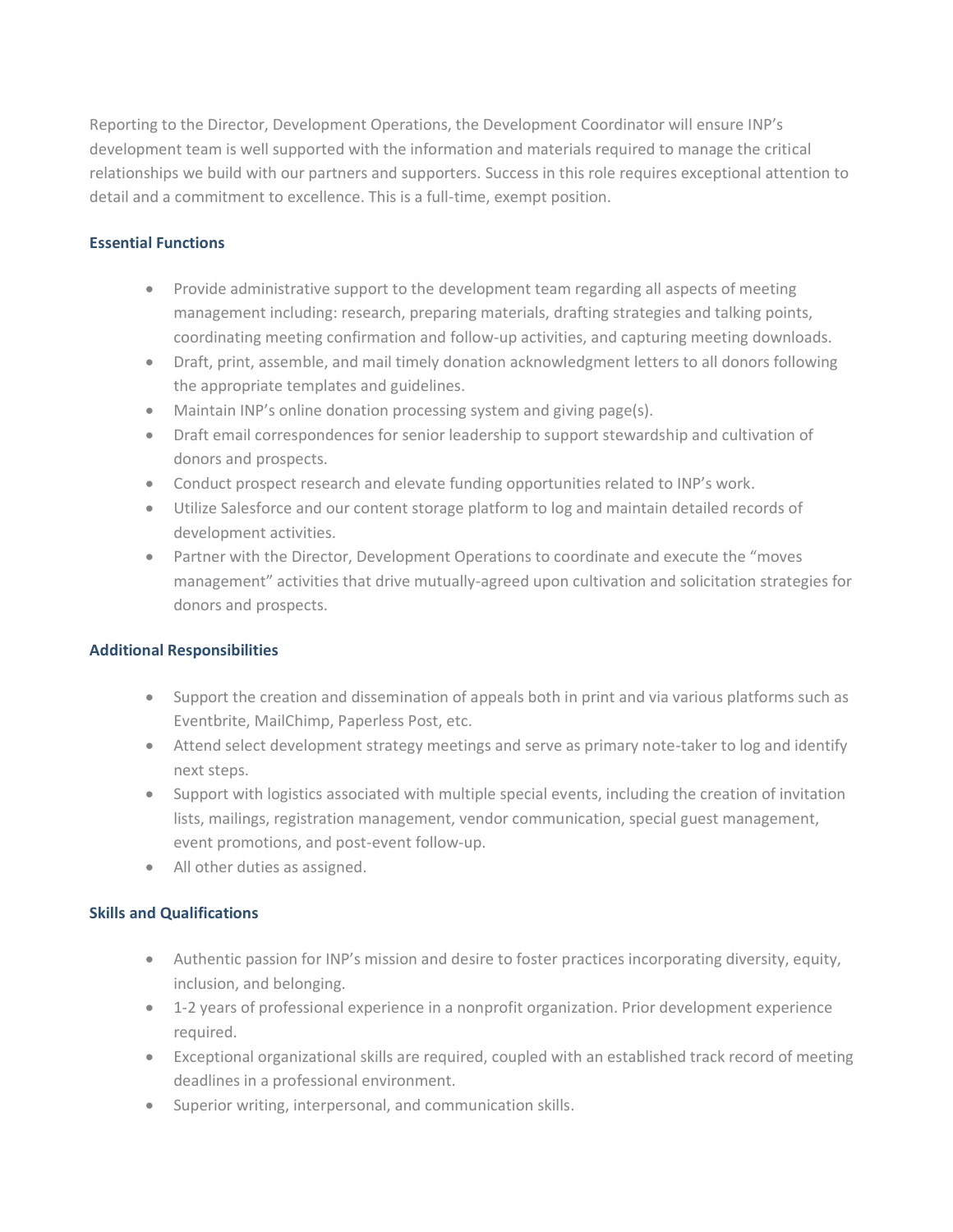- Strong organizational, multitasking, and problem-solving skills with the ability to work independently as well as part of a team.
- Experience working with customer relationship management systems, preferably Salesforce.
- Strong computer skills within Google Workspace and Office 365 environments with the ability to learn new software applications.
- Open to occasional travel to attend meetings and events as needed.

*\*The above is intended to describe the general content and requirements of work being performed by people assigned to this classification. It is not intended to be an exhaustive statement of all duties, responsibilities, or skills required of personnel so classified.*

# **Compensation and Benefits**

INP offers a competitive salary for all staff positions. The exact salary that will be offered to the Development Coordinator will be determined based on a consideration of the successful candidate's skills, experience, and geography and aligned with INP's compensation policies. *Salary Range: \$45,000-\$56,500.* 

The Institute for Nonprofit Practice offers an attractive benefits package including health, dental, and vision coverage and a retirement savings 401(k) plan. In addition, and at present, we offer 15 days of paid vacation for new team members, ten paid holidays, and a winter holiday break for all employees, professional development opportunities, and more.

The Institute for Nonprofit Practice is a Compact Signer for the 100% Talent Compact, which is administered by the Boston Women's Workforce Council, a unique public-private partnership between the Boston Mayor's Office and Greater Boston employers dedicated to eliminating the gender and racial wealth gap. We are proud to be part of this first-in-the-nation approach to reaching pay equity for women and people of color across our region.

# **Physical Requirements**

Currently, the Institute for Nonprofit Practice team is working remotely based out of an abundance of caution for the health and safety of our community. We plan to reopen our offices in the spring of 2022. While this is a hybrid in-person and remote position, following the office reopening, this position will be required to support in-office work frequently (approximately 3 days each week), either in our headquarters office in Dedham, MA or a working space in lower Manhattan, NYC. Travel may be required for 2-4 in-person events annually.

# **To Apply**

Our hiring process aims to open this opportunity to the most diverse group of applicants possible while also increasing transparency to candidates and mitigating bias in the decision-making process.

Please send resume and cover letter to jobs@nonprofitpractice.org. Materials may be addressed to Claudia Frazer, Director, Development Operations. Please include "Application for Development Coordinator" in the subject line.